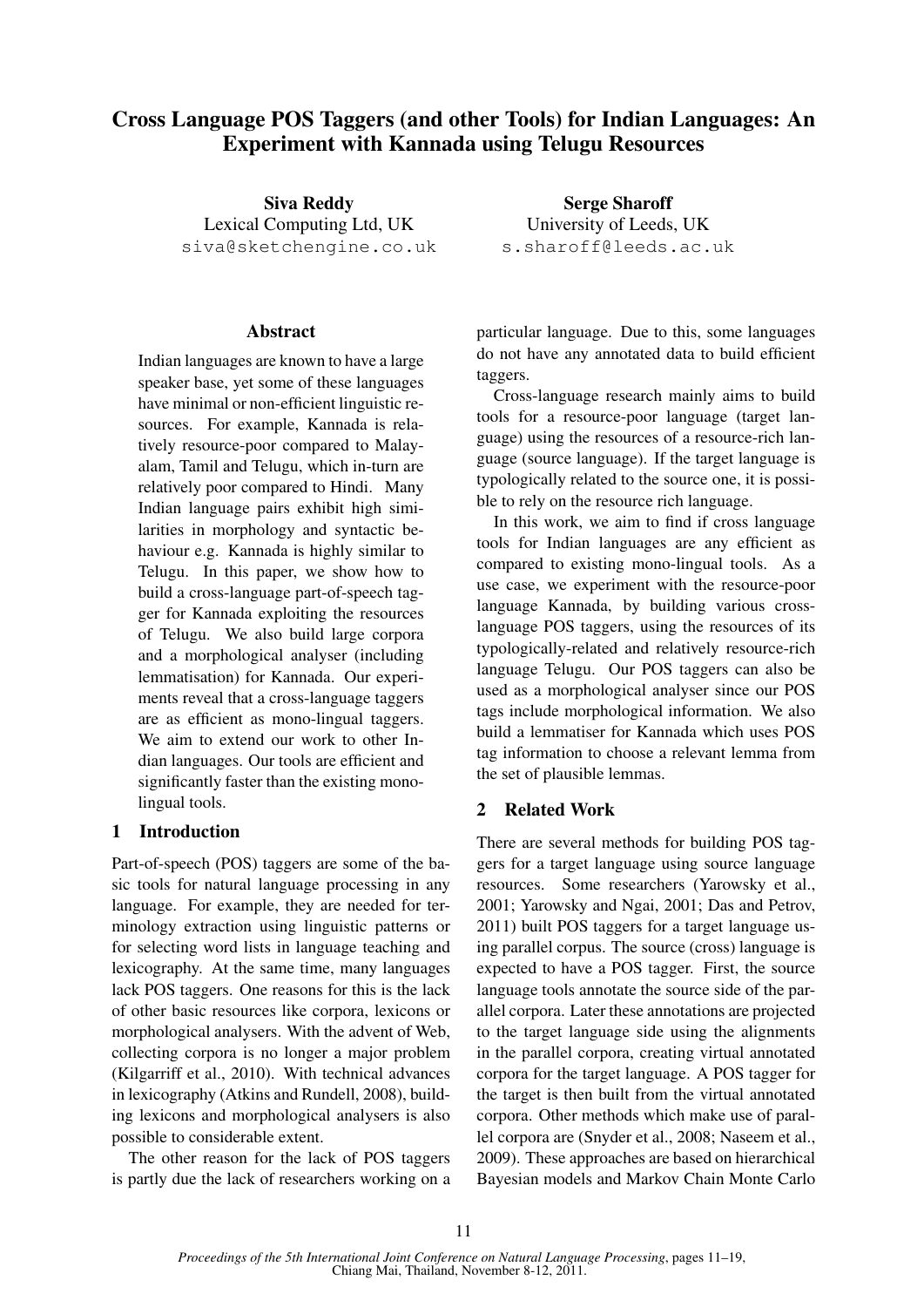sampling techniques. They aim to gain from information shared across languages. The main disadvantage of all such methods is that they rely on parallel corpora which itself is a costly resource for resource-poor languages.

Hana et al. (2004) and Feldman et al. (2006) propose a method for developing a POS tagger for a target language using the resources of another typologically related language. Our method is motivated from them, but with the focus on resources available for Indian languages.

#### 2.1 Hana et al. (2004)

Hana et al. aim to develop a tagger for Russian from Czech using TnT (Brants, 2000), a second-order Markov model. Though the languages Czech and Russian are free-word order, they argue that TnT is as efficient as other models.

TnT tagger is based on two probabilities - the transition and emission probabilities. The tag sequence of a given word sequence is selected by calculating

$$
\underset{t_1...t_n}{\text{argmax}} \left[ \prod_{i=1}^n P(t_i | t_{i-1}, t_{i-2}) P(w_i | t_i) \right] \tag{1}
$$

where  $w_i \dots w_n$  is the word sequence and  $t_1 \ldots t_n$  are their corresponding POS tags.

Transition probabilities,  $P(t_i|t_{i-1}, t_{i-2})$ , describe the conditional probability of a tag given the tags of previous words. Based on the intuition that transition probabilities across typologically related languages remain the same, Hana et al. treat the transition probabilities of Russian to be the same as Czech.

Emission probabilities,  $P(w_i|t_i)$ , describe the conditional probability of a word given a tag. It is not straightforward to estimate emission probabilities from a cross-language. Instead, Hana et al. develop a light paradigm-based (a set of rules) lexicon for Russian which emits all the possible tags for a given word form. The distribution of all the tags of a word is treated to be uniform. Using this assumption, surrogate emission probabilities of Russian are estimated without using Czech.

The accuracy of the cross-pos tagger, i.e. the tagger of Russian built using Czech, is found to be encouraging.

#### 2.2 Existing Tools for Kannada

There exists literature on Kannada morphological analysers (Vikram and Urs, 2007; Antony et al., 2010; Shambhavi et al., 2011) and POS taggers (Antony and Soman, 2010) but none of them have any publicly downloadable resources. Murthy (2000) gives an overview of existing resources for Kannada and points out that most of these exist without public access. We are interested only in the work whose tools are publicly available for download.

We found only one downloadable POS tagger for Kannada developed by the Indian Language Machine Translation (ILMT) consortium<sup>1</sup>. The consortium publicly released tools for 9 Indian languages including Kannada and Telugu. The available tools are transliterators, morphological analysers, POS taggers and shallow parsers.

The POS taggers from the ILMT consortium are mono-lingual POS taggers i.e. trained using the target language resources itself. These were developed by Avinesh and Karthik (2007) by training a conditional random fields (CRF) model on the training data provided by the participating institutions in the consortium. In the public evaluation of POS taggers for Indian languages (Bharati and Mannem, 2007), the tagger (Avinesh and Karthik, 2007) was ranked best among all the existing taggers.

Indian languages are morphologically rich with Dravidian languages posing extra challenge because of their agglutinative nature. Avinesh and Karthik (2007) noted that morphological information play an important role in Indian language POS tagging. Their CRF model is trained on all the important morphological features to predict the output tag for a word in a given context. The pipeline of (Avinesh and Karthik, 2007) can be described as below

- 1. Tokenise the Unicode input
- 2. Transliterate the tokenised input to ASCII format.
- 3. Run the morph analyser to get all the morphological sets possible
- 4. Extract relevant morphological features used by the CRF model
- 5. Given a word, based on the morphological features of its context and itself, the CRF

 $1$ Tools for 9 Indian languages http://ltrc.iiit. ac.in/showfile.php?filename=downloads/ shallow\_parser.php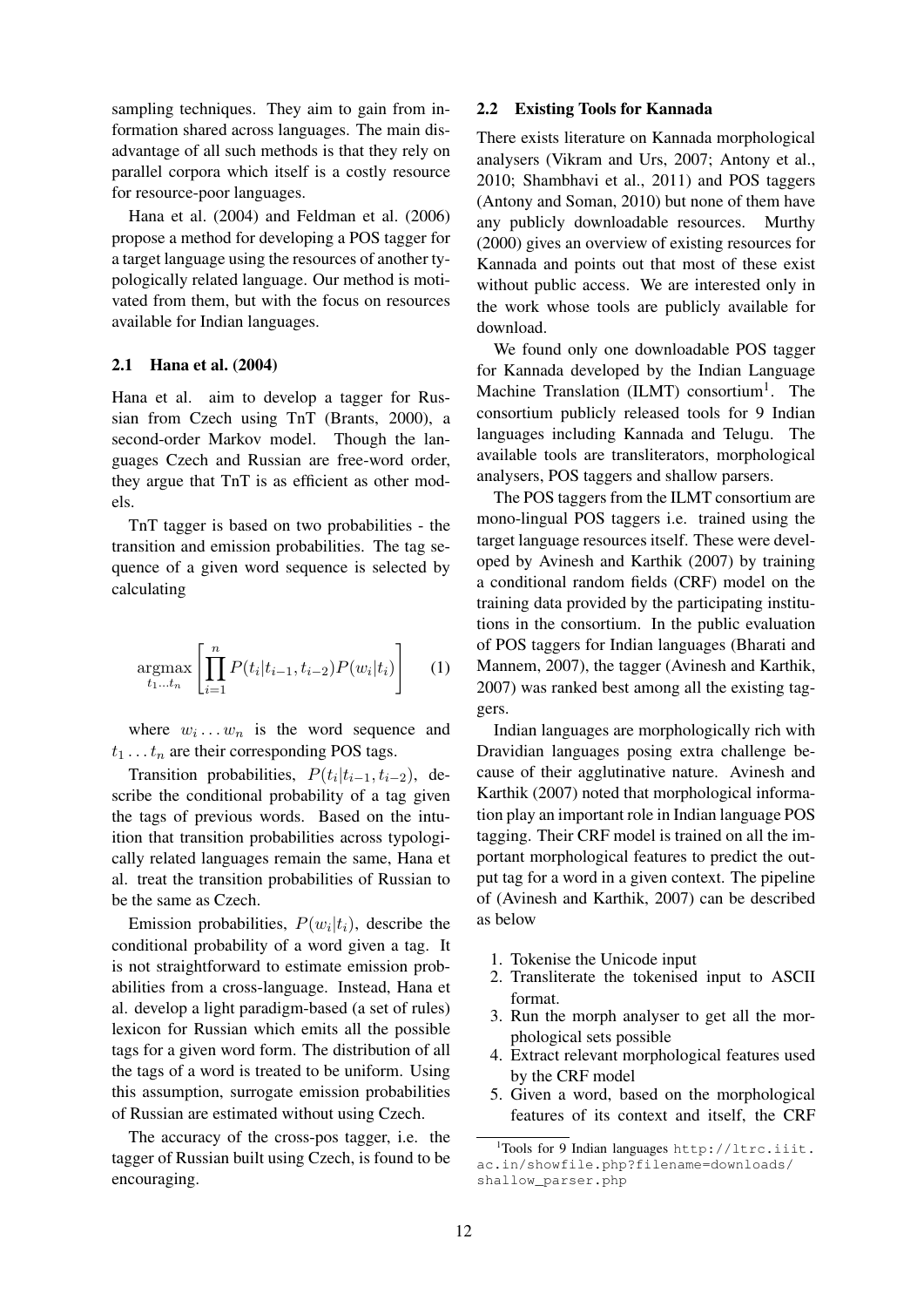| <b>Field</b> | <b>Description</b>         | <b>Number of Tags</b> | Tags                                  |
|--------------|----------------------------|-----------------------|---------------------------------------|
|              | Full Tag                   | 311                   | $NN.n.f.pl.3.d, VM.v.n.sg.3., \ldots$ |
|              | Main POS Tag               | 25                    | $CC, JJ, NN, VM, \ldots$              |
| 2            | <b>Coarse POS Category</b> | 9                     | adj, $n$ , $num$ , $unk$              |
| 3            | Gender                     | 6                     | any, f, m, n, punc, null              |
| 4            | Number                     | 4                     | any, pl, sg, null                     |
| 5            | Person                     | 5                     | $1, 2, 3,$ any, null                  |
|              | Case                       | ζ                     | $d$ , o, null                         |

Table 1: Fields in each tag and its corresponding statistics. *null* denotes empty value, e.g. in the tag *VM.v.n..3.*, *number* and *case* fields are *null*

model annotate the word with a relevant POS tag

6. Transliterate the ASCII output to Unicode

The major drawback with this tagging model is that it relies on a pipeline and if something breaks in the pipeline, the POS tagger doesn't work. We found that the tagger annotates only 78% of the input sentences. The tagger is found to be too slow to scale for large annotation tasks.

We aim to remove this pipeline, yet build an efficient tagger which also performs morphological analysis at the same time.

#### 2.3 Kannada and Telugu Background

Kannada and Telugu are spoken by 35 and 75 million people respectively<sup>2</sup>. Majority of the existing research in Indian languages focused on few languages like Hindi, Marathi, Bengali, Telugu and Tamil, as a result of which other languages like Kannada, Malayalam are relatively resource-poor.

Telugu is known to be highly influenced by Kannada, making the languages slightly mutually intelligible (Datta, 1998, pg. 1690). Until  $13^{th}$ century both the languages have same script. In the later years, the script has changed but still close similarities can be observed. Both the scripts belong to the same script family.

The similarities between Kannada and Telugu, and the relative resource abundance in Telugu, motivates us to develop a cross language POS tagger for Kannada using Telugu.

## 3 Our Tagset

All the Indian languages have similarities in morphological properties and syntactic behaviour. The only main difference is the agglutinative behaviour of Dravidian languages. Observing these similarities and differences in Indian languages, Bharati et al. (2006) proposed a common POS tagset for all Indian languages. Avinesh and Karthik (2007) use this tagset.

We encode morphological information to the above tagset creating a *fine-grained POS tagset* similar to the work of (Schmid and Laws, 2008) for German, which is morphologically rich like Kannada. Each tag consists of 6 fields. Table 1 describe each field and its statistics. For example, our tag NN.n.m.sg.3.o represents the main POS tag 'NN' for *common noun* as defined by (Bharati et al., 2006), 'n' for coarse grained category *noun*, 'm' for *masculine* gender, 'sg' for *singular* number, '3' for 3 rd *person*, 'o' for *oblique* case. For more guidelines on morphological labels, please refer to (Bharati et al., 2007).

Since our POS tag encodes morphological information in itself, our tagger could also be used as a morphological analyser. A sample sentence POS tagged by our tagger is displayed in Figure 1.

## 4 Our Method

We aim to build a Hidden-Markov model (HMM) based Kannada POS tagger described by the Equation 1. We use TnT (Brants, 2000), a popular implementation of the second-order Markov model for POS tagging. We construct the TnT model by estimating transition and emission probabilities of Kannada using the cross-language Telugu. Since our tagset has both POS and morphological information encoded in it, the HMM model has an advantage of using morphological information to predict the main POS tag, and the inverse, where main POS tag helps to predict the morphological information. Briefly, the steps involved in our method are

1. Download large corpora of Kannada and Telugu

<sup>&</sup>lt;sup>2</sup>Source: Wikipedia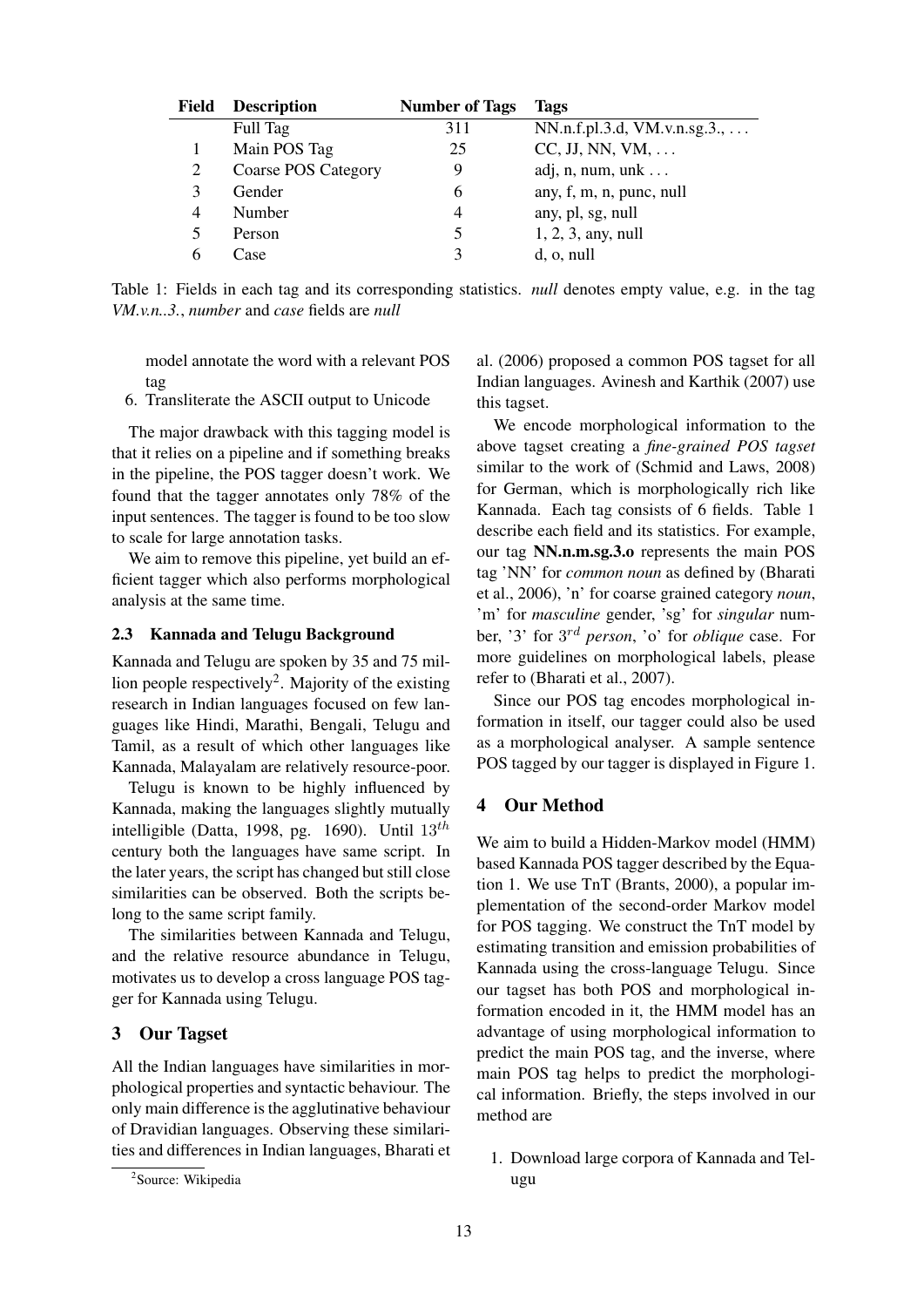| Word            | POS Tag           | Lemma.Suffix   |
|-----------------|-------------------|----------------|
| ಕತೆಯ            | NN.n.n.sgo        | ಕತೆ.ಅ          |
| ಪ್ರಕಾರ          | NN.n.n.sgd        | ಪ್ರಕಾರ.೦       |
| ಗೆಳೆಯರೊಂದಿಗಿನ   | NN.unk            | ಗೆಳೆಯರೊಂದಿಗಿನ. |
| ಆಟದಲ್ಲಿ         | NN.n.n.sgo        | ಆಟ.ಅಲ್ಲಿ       |
| ರಾಜನಾಗಿದ್ದ      | VM.unk            | ರಾಜನಾಗಿದ್ದ.    |
| ಚಂದ್ರಗುಪ್ತನು    | NNP.unk           | ಚಂದ್ರಗುಪ್ತನು.  |
| ಅಪರಾಧಿಯ         | NN.n.m.sg.3.o     | ಅಪರಾಧಿ.ಅ       |
| ಪಾತ್ರ           | NN.n.n.sgd        | ಪಾತ್ರ.೦        |
| ವಹಿಸಿದ್ದ        | VM.v.any.any.any. | ವಹಿಸು.ಇದ್ದ     |
| ಇನ್ನೊಬ್ಬ        | QC.unk            | ಇನ್ನೊಬ್ಬ.      |
| ಹುದುಗನ          | NN.n.m.sg.3.o     | ಹುದುಗ ಅ        |
| ವಿಚಾರಣೆಯನ್ನು    | NN.n.n.sg.o       | ವಿಚಾರಣೆ.ಅನ್ನು  |
| ಮಾಡಿ            | VM.vpl.2.         | ಮಾಡು.o         |
| ಶಿಕ್ಷೆ          | NN.n.n.sgd        | ಶಿಕ್ಷೆ.೦       |
| ವಿಧಿಸುತ್ತಿದ್ದನು | VM.v.m.sg.3.      | ವಿಧಿಸು.ಉತ್ತಿದ್ |
|                 | SYM.punc          |                |

Figure 1: A Sample POS Tagging and Lemmatisation for a Kannada Sentence

- 2. Determine the transition probabilities of Telugu by training TnT on the machine annotated corpora of Telugu. Since Telugu and Kannada are typologically related, we assume the transition probabilities of Kannada to be the same as of Telugu
- 3. Estimate the emission probabilities of Kannada from machine annotated Telugu corpus or machine annotate Kannada corpus
- 4. Use the probabilities from the step 2 and 3 to build a POS tagger for Kannada

## 4.1 Step1: Kannada and Telugu Corpus **Creation**

Corpus collection once used to be long, slow and expensive. But with the advent of the Web and the success of Web-as-Corpus notion (Kilgarriff and Grefenstette, 2003), corpus collection can be highly automated, and thereby fast and inexpensive.

We have used *Corpus Factory* method (Kilgarriff et al., 2010) to collect Kannada and Telugu corpora from the Web. The method is described in the following steps.

*Frequency List:* Corpus Factory method requires a frequency list of the language of interest to start corpus collection. The frequency list of

the language is built from its Wikipedia dump<sup>3</sup>. The dump is processed to remove all the Wiki and HTML markup to extract raw corpus, the Wiki corpus. The frequency list is then built from the tokenised Wiki corpus.

*Seed Word Collection:* We treat the top 1000 words of the frequency list as the *high-frequency words* of the language and the next 5000 as the mid-frequency ones which we shall use as our*seed words*.

*Query Generation*: 30,000 random queries of 2-word size are generated such that no query is identical nor its permutations.

*URL Collection*: Each query is sent to Bing<sup>4</sup> search engine and the pages corresponding to the hits are downloaded. These pages are converted to UTF-8 encoding.

*Filtering* Above pages are cleaned to remove boiler-plate text (i.e. html and irrelevant blocks like ads) extracting the plain text. Some of these pages are found to be in foreign languages and some of them are found to be spam. We applied a simple language modelling based filter to remove these pages. The filter validates only the pages in

<sup>3</sup>Wikipedia Dumps: http://dumps.wikimedia. org

<sup>4</sup>Bing: http://bing.com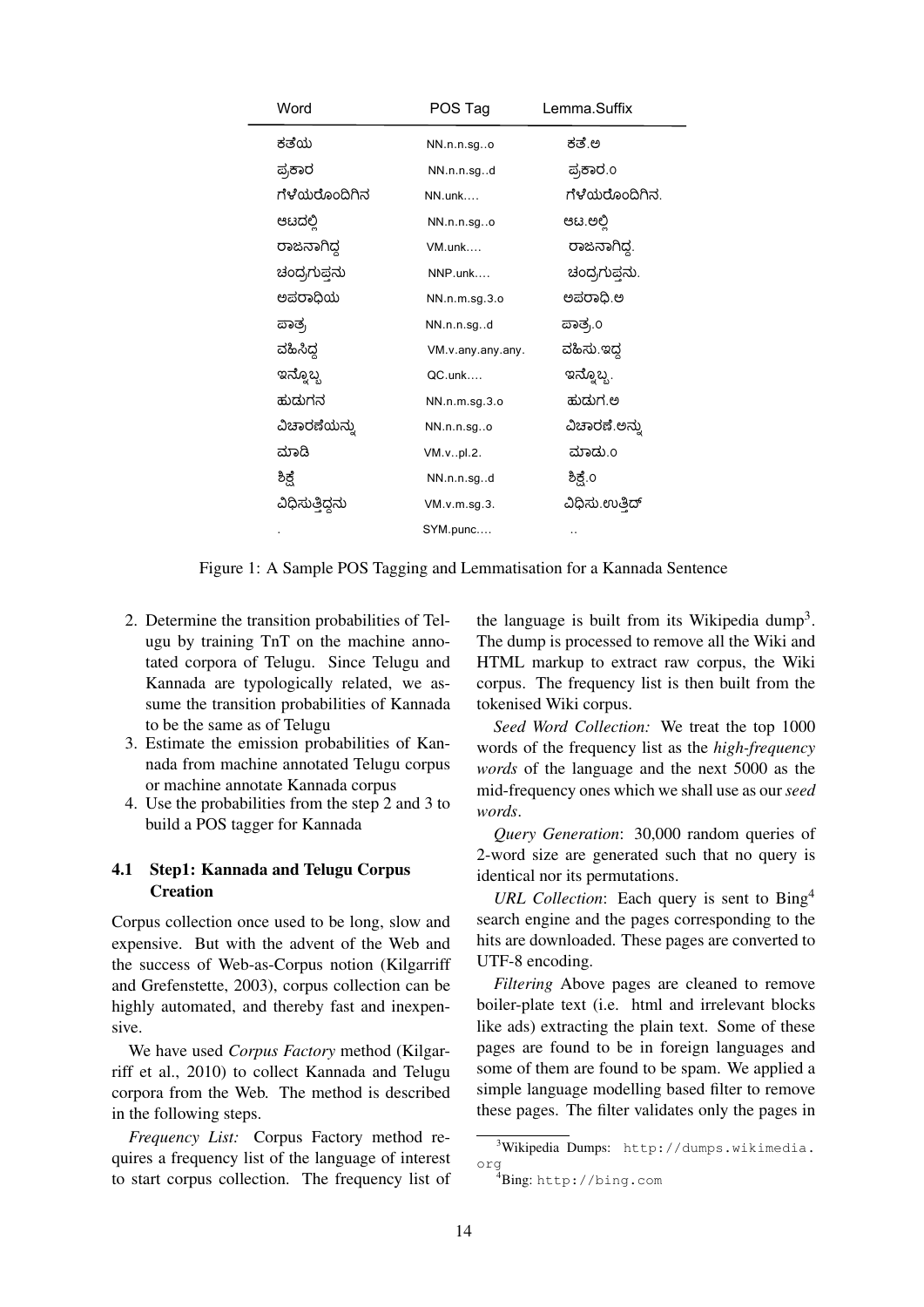which the ratio of non-frequent words to the highfrequent words is maintained. If a page doesn't meet this criteria, we discard it.

*Near-Duplicate Removal*: The above filter isn't sufficient to discard the pages which are duplicates. In-order to detect them, we used Broder et al. (1997) near-duplicate detection algorithm, and store only one page among the duplicates.

Finally we collected cleaned corpora of 16 million words for Kannada and 4.6 million words for Telugu<sup>5</sup>.

## 4.2 Step 2: Estimating Kannada Transition **Probabilities**

Transition probabilities represent the probability of transition to a state from the previous states. Here each state represents a tag and hence  $P(t_i|t_{i-1}, t_{i-2})$ . We estimate transition probabilities in two different ways.

## 4.2.1 From the source language

Across typologically related languages, it is likely that transition probabilities among tags are the same. We assume the transition probabilities of Telugu to be approximately equal to the transition probabilities of Kannada.

One can estimate the transition probabilities of a language from its manually annotated corpora. Since we do not have the manually annotated Telugu corpora publicly available, we have used (Avinesh and Karthik, 2007) to tag the Telugu corpus downloaded in Step 1. This tagged corpus captures an approximation of the true transition probabilities in the manually annotated corpora.

The tagged corpus is converted to the format in Figure 1 and then using TnT we estimate transition probabilities.

#### 4.2.2 From the target language

Apart from using Telugu transition probabilities, we also experimented with the existing Kannada POS tagger. We annotated the Kannada corpus collected in Step 1 using the existing tagger. We then estimated the transition probabilities from the machine annotated Kannada corpus. Note that if Kannada POS tagger is used for estimating transition probabilities, our tagger can no longer be called a cross-language tagger, and is monolingual. This tagger is used to compare the performance of cross-lingual and mono-lingual taggers.

Since we learn the transition probabilities of the fine-grained POS tags from a large corpora, this helps in building a robust and efficient tagger compared to the existing mono-lingual tagger. Robust because we would be able to predict POS and morphological information for unseen words, and efficient because the morphological information helps in better POS prediction and vice versa.

## 4.3 Step 3: Estimating Kannada Emission **Probabilities**

Emission probabilities represent the probabilities of an emission (output) of a given state. Here state corresponds to tag and emission to a word and hence  $P(w_i|t_i)$ . We tried various ways of estimating emission probabilities of Kannada.

## 4.3.1 Approximate string matching

It is not easy to estimate emission probabilities of a language from a cross language without the help of either parallel corpora or a bilingual dictionary or a translation system. Since the languages, Kannada and Telugu, are slightly mutually intelligible (Datta, 1998, pg. 1690), we aimed to exploit lexical similarities between Kannada and Telugu to the extent possible.

Firstly, a Telugu lexicon is built by training TnT on the machine annotated Telugu corpora (Step 1). The lexicon has the information of each Telugu word and its corresponding POS tags along with their frequencies. Then, a word list for Kannada is built from the Kannada corpus. For a every Kannada word, the most probable similar Telugu word is determined using approximate string matching <sup>6</sup>. To measure similarity, we transliterated both Kannada and Telugu words to a common ASCII encoding. For example, the most similar Telugu words of the Kannada word *xAswAnu* are ('xAswAn', 0.545), ('xAswAru', 0.5), ('rAswAnu', 0.5), ('xAswAdu', 0.5) and the most similar Telugu words of the Kannada word *viBAgavu* are ('viBAgamu', 0.539), ('viBAga', 0.5), ('viBAgalanu', 0.467), ('viBAgamulu', 0.467).

We assume that for a Kannada word, its tags and their frequencies are equal to the most similar Telugu word. Based on this assumption, we build a lexicon for Kannada with each word having its plausible tags and frequencies derived from Telugu. This lexicon is used for estimating transition probabilities.

<sup>&</sup>lt;sup>5</sup>Telugu is collected two years back and Kannada very recently and so are the differences in sizes.

 $6$ We used Python n-gram package for approximate string matching: http://packages.python.org/ngram/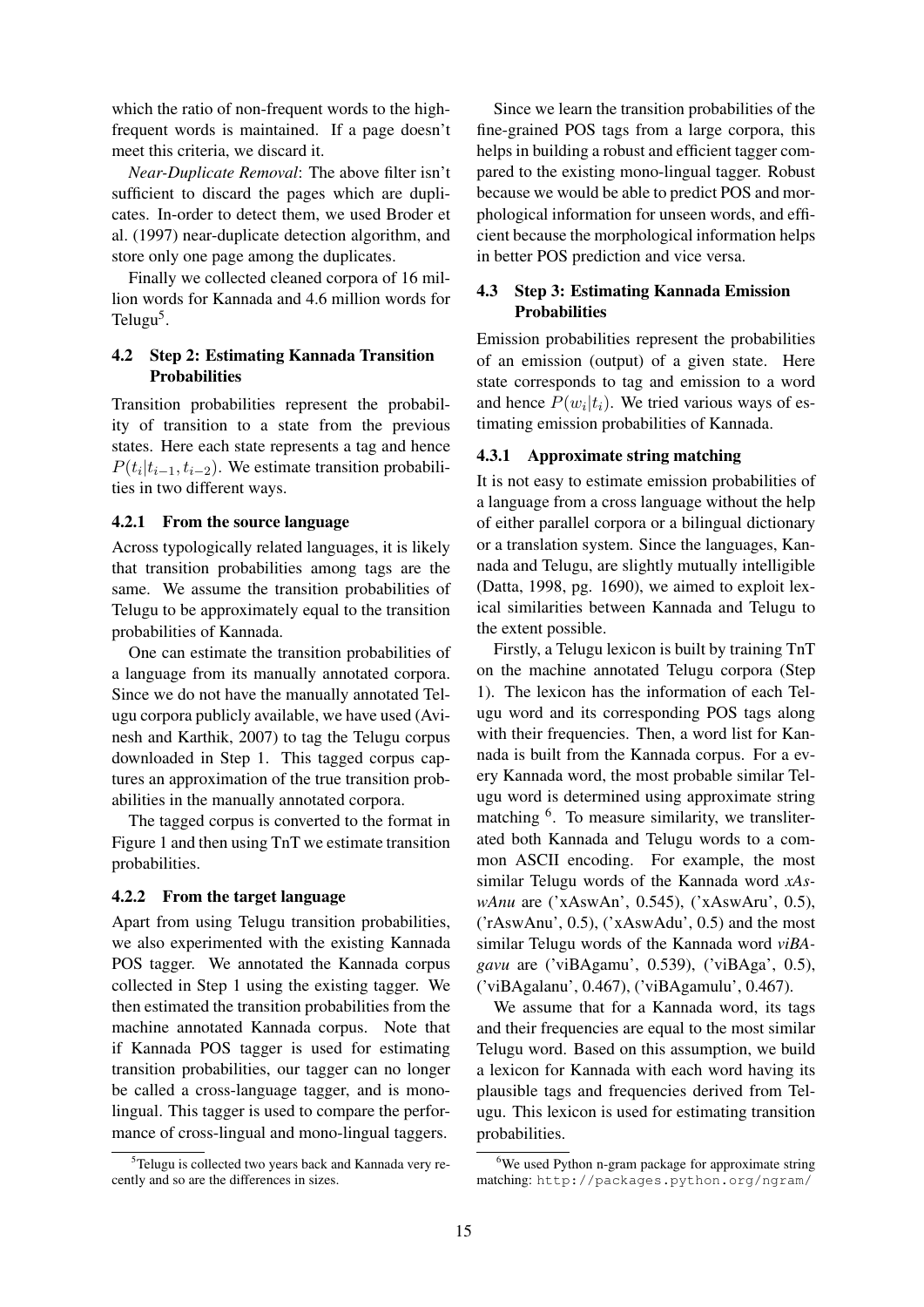#### 4.3.2 Source tags and target morphology

For each morphological set from the machine annotated Telugu corpora, we determine all its plausible fine-grained POS tags. For example, morphological set n.n.sg..o is associated with all the tags which satisfy the regular expression \*.n.n.sg..o. Then for every word in Kannada, based on its morphology determined by the morphological analyser, we assign all the tags applicable, as learned from Telugu uniformly. The drawback of this approach is that the search space is large.

#### 4.3.3 Target tags with uniform distribution

Instead of estimating emission probabilities from the cross language, we learn the plausible finegrained tags of a given Kannada word from the machine annotated Kannada corpora (Step 1) and assume uniform distribution over all its tags. Though we learn the tags using the existing POS tagger, we do not use the information about tag frequencies, and hence we are not using the emission probabilities of the existing tagger. The existing tagger is just used to build a lexicon for Kannada.

Since we run the tagger on a large Kannada corpus, our lexicon contains most of the Kannada word forms and their corresponding POS and morphological information. This lexicon helps in removing the pipeline of (Avinesh and Karthik, 2007), thus building a high-speed tagger. Even, if some words are absent in the lexicon, TnT is well known to predict tags for unseen words based on the transition probabilities.

The advantage of this method over the previous is that the search space is drastically reduced.

#### 4.3.4 Target emission probabilities

In this method, we learn the Kannada emission probabilities directly from the machine annotated Kannada corpora, i.e. we use the emission probabilities of the existing tagger. This helps us in estimating the upper-bound performance of the crosslingual tagger when the transition probabilities are taken from Telugu.

Also, it helps in estimating the upper-bound performance of mono-lingual tagger when the transition probabilities are directly taken from Kannada. Our mono-lingual tagger will be robust, fast and as accurate as the existing mono-lingual tagger.

#### 4.4 Step4: Final Tagger

We experimented with various TnT tagging models by selecting transition and emission probabilities from the Steps 2 and 3. Though one may question the performance of TnT for free-word order languages like Kannada, Hana et al. (2004) found that TnT models are as good as other models for free-word order languages. Additionally, Schmid and Laws (2008) observed that TnT models are also good at learning fined-grained transition probabilities. In our evaluation, we also found that our TnT models are competitive to the existing CRF model of (Avinesh and Karthik, 2007).

Apart from building POS tagging models, we also learned the associations of each word with its lemma and suffix given a POS tag, from the machine annotated Kannada corpus. For example, Kannada word *aramaneVgalYannu* is associated with lemma *aramaneV* and suffix *annu* when occurred with the tag NN.n.n.pl..o and similarly word *aramaneVgeV* is associated with lemma *aramaneV* and suffix *igeV* when occurred with the tag NN.n.n.sg..o.

An example sentence tagged by our models along with the lemmatisation is displayed in Figure 1.

#### 5 Evaluation Results

We evaluated all our models on the manually annotated Kannada corpora developed by the ILMT  $\text{consortium}^7$ . The corpus consists of 201,373 words and it is tagged with Bharati et al. (2006) tagset which forms the first field of our finegrained POS tagset. Since we did not have manually annotated data for morphology, we evaluated only on the first field of our tags. For example, in the tag *NST.n.n.pl..o*, we evaluate only for *NST*.

Table 2 displays the results for various tagging models. Note that all our models are TnT models whereas (Avinesh and Karthik, 2007) is a CRF model.

Model 1 uses the transition probabilities of Telugu (section 4.2.1) and emission probabilities estimated from Telugu using approximate string matching (section 4.3.1). This model achieves 50% accuracy without using almost any resources of the target language. This is encouraging especially for languages which do not have any re-

This corpus is not publicly available and is licensed. We did not use it for any of our training purposes except for the evaluation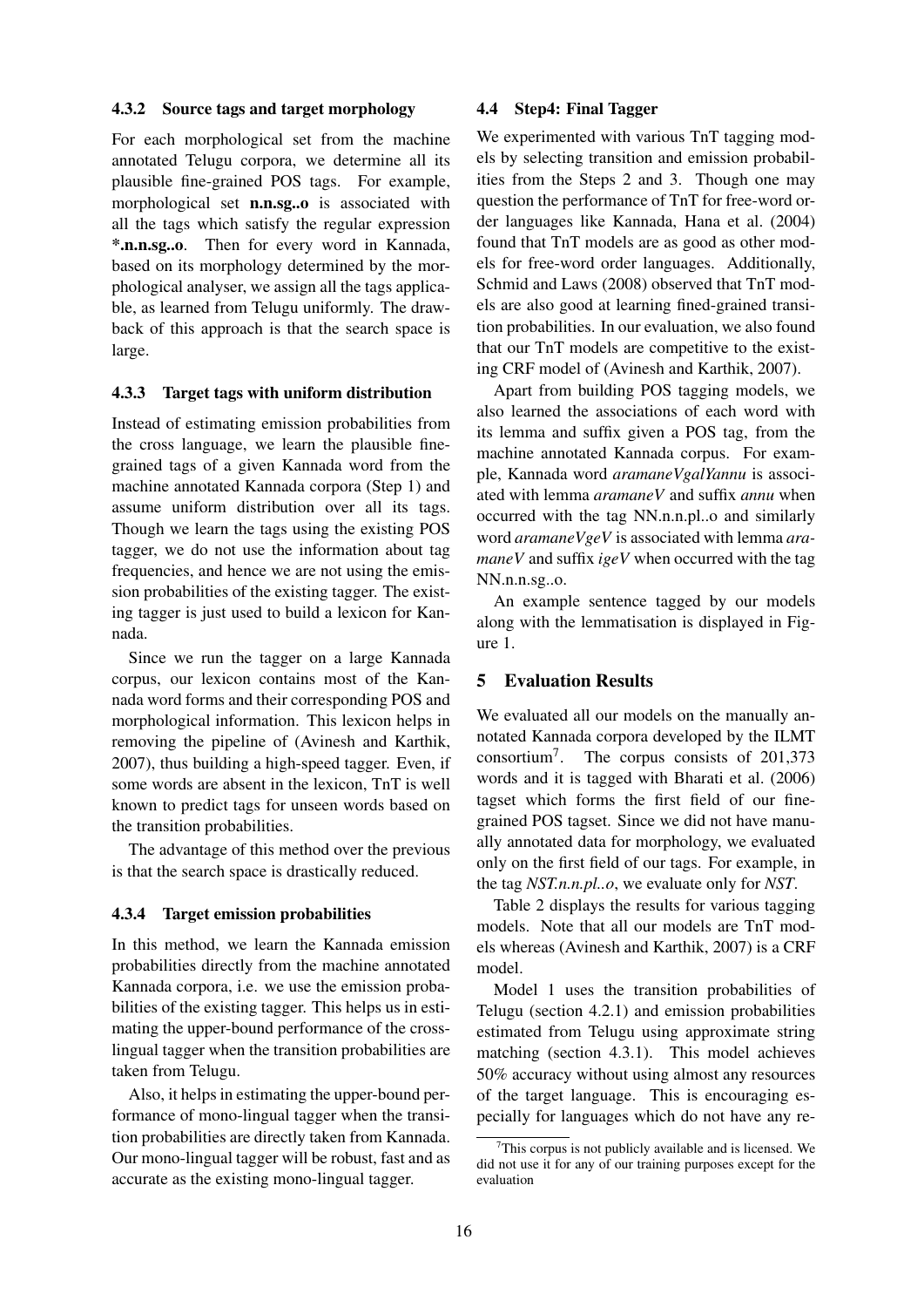| Model                            | <b>Transition Prob</b>    | <b>Emission Prob</b>                  | <b>Precision</b> | Recall | <b>F-measure</b> |  |  |  |
|----------------------------------|---------------------------|---------------------------------------|------------------|--------|------------------|--|--|--|
| <b>Cross-Language POS Tagger</b> |                           |                                       |                  |        |                  |  |  |  |
|                                  | From the source language. | Approximate string matching           | 56.88            | 56.88  | 56.88            |  |  |  |
|                                  | From the source language  | Source tags and target morphology     | 28.65            | 28.65  | 28.65            |  |  |  |
|                                  | From the source language  | Target tags with uniform distribution | 75.10            | 75.10  | 75.10            |  |  |  |
| 4                                | From the source language  | Target emission probabilities         | 77.63            | 77.63  | 77.63            |  |  |  |
| <b>Mono-Lingual POS Tagger</b>   |                           |                                       |                  |        |                  |  |  |  |
|                                  | From the target language  | Target emission probabilities         | 77.66            | 77.66  | 77.66            |  |  |  |
| 6                                |                           | (Avinesh and Karthik, 2007)           | 78.64            | 61.48  | 69.01            |  |  |  |

Table 2: Evaluation results of various tagging models

sources.

Model 2 uses the transition probabilities of Telugu (section 4.2.1) and the emission probabilities estimated by mapping Telugu tags to the Kannada morphology (section 4.3.2). The performance is poor due to explosion in search space of the plausible tags. We optimise the search space using a Kannada lexicon in Model 3.

Model 3 uses the transition probabilities of Telugu (section 4.2.1) and emission probabilities estimated from machine-built Kannada lexicon (section 4.3.3). The performance is competitive with the mono-lingual taggers Models 5 and 6. The tagger has better F-measure than (Avinesh and Karthik, 2007). This model reveals that transition probabilities apply across typologically related Indian languages. To build an efficient cross-lingual tagger, it is good-enough to use cross-language transitions along with the target lexicon i.e. the list of all the tags plausible for a given target word.

Model 4 uses the transition probabilities of Telugu (section 4.2.1) and emission probabilities of Kannada estimated from the existing Kannada tagger (section 4.3.4). This gives us an idea of the upper-bound performance of cross-language POS taggers when source transition probabilities are used. The performance is almost equal to the mono-lingual tagger Model 5, showing that transition probabilities across Kannada and Telugu are almost same. We could build cross-language POS taggers as efficient as mono-lingual taggers conditioned that we have a good target lexicon.

Model 5 is a mono-lingual tagger which uses target transition and emission probabilities estimated from the existing tagger (section 4.2.2 and 4.3.4). The performance is highly competitive with better F-measure than (Avinesh and Karthik, 2007). This shows that a HMM-based tagger is as efficient as a CRF model (or any other model). While to tag 16 million words of Kannada corpora using (Avinesh and Karthik, 2007) took 5 days on a Quadcore processor @ 2.3 GHz each core, it hardly took few minutes by TnT model with better recall. We also aim to develop robust, fast and efficient mono-lingual taggers to Indian languages which already have POS taggers.

Table 3 displays the tagwise results of our crosslanguage tagger Model 3, our mono-lingual tagger Model 5 and the existing mono-lingual tagger Model 6.

## 6 Conclusions

This is an attempt to build POS taggers and other tools for resource-poor Indian languages using relatively resource-rich languages. Our experimental results for Kannada using Telugu are highly encouraging towards building cross-language tools. Cross-language POS taggers are found to be as accurate as the mono-lingual POS taggers.

Future directions include building cross language tools for other resource-poor Indian language, such as Malayalam using Tamil, Marathi using Hindi, Nepali using Hindi, etc. For Indian languages which already have tools, we aim to build robust, fast and efficient tools using the existing tools.

Finally, all the tools developed in this work are available for download<sup>8</sup>. The corpora (tagged) developed for this work is accessible through Sketch Engine<sup>9</sup> or Intellitext<sup>10</sup> interface.

#### Acknowledgements

This work has been supported by AHRC DEDEFI grant AH/H037306/1. Thanks to anonymous reviwers for thier useful feedback.

<sup>&</sup>lt;sup>8</sup>The tools developed in this work can be downloaded from http://sivareddy.in/downloads or http: //corpus.leeds.ac.uk/serge/

<sup>9</sup> Sketch Engine http://sketchengine.co.uk

<sup>10</sup>Intellitext http://corpus.leeds.ac.uk/it/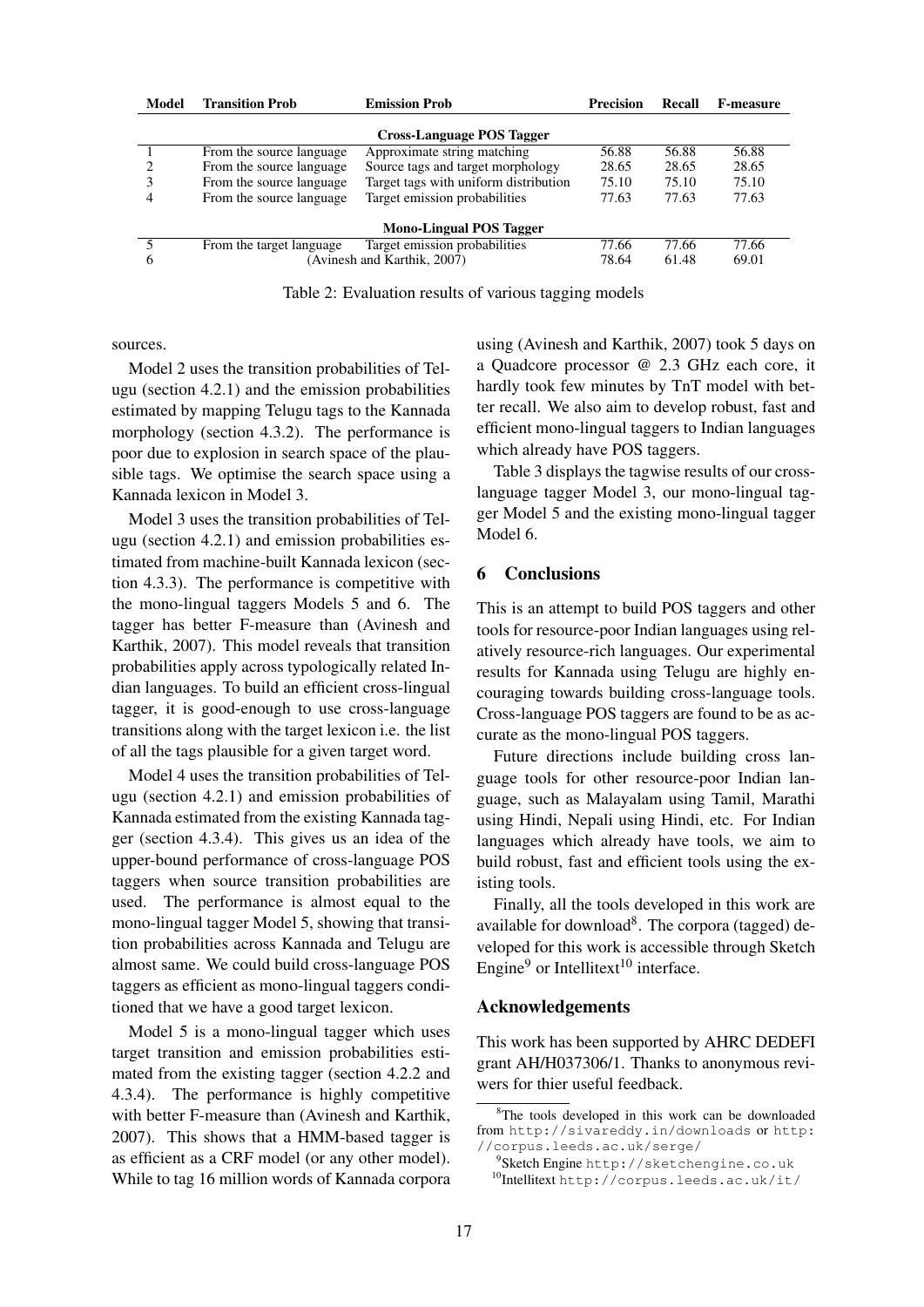| Tag           | Freq    | Prec  | Recall         | F1    | Prec  | Recall  | F1    | Prec  | Recall  | F1    |
|---------------|---------|-------|----------------|-------|-------|---------|-------|-------|---------|-------|
|               |         |       | <b>Model 3</b> |       |       | Model 5 |       |       | Model 6 |       |
| <b>NN</b>     | 81289   | 74.32 | 84.89          | 79.25 | 81.58 | 80.79   | 81.19 | 84.91 | 62.59   | 72.06 |
| VM            | 33421   | 84.56 | 88.21          | 86.35 | 83.94 | 89.39   | 86.58 | 86.79 | 71.78   | 78.57 |
| <b>SYM</b>    | 30835   | 92.26 | 95.51          | 93.86 | 95.57 | 96.11   | 95.84 | 95.64 | 73.99   | 83.43 |
| IJ            | 13429   | 54.92 | 27.59          | 36.73 | 55.54 | 39.70   | 46.30 | 56.38 | 32.76   | 41.44 |
| <b>PRP</b>    | 9102    | 60.02 | 33.14          | 42.70 | 59.07 | 56.01   | 57.50 | 60.69 | 46.07   | 52.38 |
| QC            | 7699    | 90.70 | 73.45          | 81.17 | 90.55 | 93.52   | 92.01 | 88.52 | 70.40   | 78.43 |
| <b>NNP</b>    | 7221    | 43.66 | 45.41          | 44.52 | 60.87 | 61.82   | 61.34 | 62.20 | 61.72   | 61.96 |
| <sub>CC</sub> | 4003    | 87.11 | 92.03          | 89.50 | 88.62 | 94.33   | 91.38 | 88.69 | 75.39   | 81.50 |
| RB            | 3957    | 27.03 | 26.26          | 26.64 | 33.48 | 37.30   | 35.29 | 34.31 | 29.52   | 31.73 |
| <b>NST</b>    | 2139    | 49.26 | 62.51          | 55.10 | 38.72 | 79.34   | 52.04 | 40.27 | 67.27   | 50.39 |
| QF            | 1385    | 67.17 | 80.36          | 73.18 | 54.95 | 80.51   | 65.32 | 58.18 | 70.61   | 63.80 |
| <b>NEG</b>    | 889     | 68.00 | 3.82           | 7.24  | 89.93 | 42.18   | 57.43 | 86.50 | 35.32   | 50.16 |
| QO            | 622     | 54.66 | 20.74          | 30.07 | 45.43 | 28.78   | 35.24 | 54.00 | 21.70   | 30.96 |
| WQ            | 599     | 70.25 | 46.91          | 56.26 | 80.17 | 80.30   | 80.23 | 81.73 | 55.26   | 65.94 |
| <b>PSP</b>    | 374     | 7.92  | 2.14           | 3.37  |       |         |       | 26.28 | 71.39   | 38.42 |
| <b>INTF</b>   | 23      | 5.32  | 43.48          | 9.48  | 5.08  | 60.00   | 9.38  | 1.06  | 17.39   | 2.00  |
| INJ           | 3       | 5.13  | 66.67          | 9.52  | 1.67  | 33.33   | 3.17  | 2.70  | 33.33   | 5.00  |
| Overall       | 201,373 | 75.10 | 75.10          | 75.10 | 77.66 | 77.66   | 77.66 | 78.64 | 61.48   | 69.01 |

Table 3: Tag wise results of Models 3, 5 and 6 described in Table 2

#### References

- P.J. Antony and K.P. Soman. 2010. Kernel based part of speech tagger for kannada. In *Machine Learning and Cybernetics (ICMLC), 2010 International Conference on*, volume 4, pages 2139 –2144, july.
- P.J. Antony, M Anand Kumar, and K.P. Soman. 2010. Paradigm based morphological analyzer for kannada language using machine learning approach. *Advances in Computational Sciences and Technology (ACST)*, 3(4).
- Sue B. T. Atkins and Michael Rundell. 2008. *The Oxford Guide to Practical Lexicography*. Oxford University Press, Oxford.
- P. V. S. Avinesh and G. Karthik. 2007. Part-Of-Speech Tagging and Chunking using Conditional Random Fields and Transformation-Based Learning. In *Proceedings of the IJCAI and the Workshop On Shallow Parsing for South Asian Languages (SPSAL)*, pages 21–24.
- Akshar Bharati and Prashanth R. Mannem. 2007. Introduction to shallow parsing contest on south asian languages. In *Proceedings of the IJCAI and the Workshop On Shallow Parsing for South Asian Languages (SPSAL)*, pages pages 1–8.
- A. Bharati, R. Sangal, D. M. Sharma, and L. Bai. 2006. Anncorra: Annotating corpora guidelines for pos and chunk annotation for indian languages. In *Technical Report (TR-LTRC-31), LTRC, IIIT-Hyderabad*.
- A. Bharati, R. Sangal, and D.M. Sharma. 2007. Ssf: Shakti standard format guide. Technical Report TR-LTRC-33, Language Technologies Research Centre, IIIT-Hyderabad, India.
- Thorsten Brants. 2000. Tnt: a statistical part-ofspeech tagger. In *Proceedings of the sixth conference on Applied natural language processing*,

ANLC '00, pages 224–231, Stroudsburg, PA, USA. Association for Computational Linguistics.

- Andrei Z. Broder, Steven C. Glassman, Mark S. Manasse, and Geoffrey Zweig. 1997. Syntactic clustering of the web. In *Selected papers from the sixth international conference on World Wide Web*, pages 1157–1166.
- Dipanjan Das and Slav Petrov. 2011. Unsupervised part-of-speech tagging with bilingual graph-based projections. In *Proceedings of ACL 2011*.
- Amaresh Datta. 1998. *The Encyclopaedia Of Indian Literature*, volume 2.
- Anna Feldman, Jirka Hana, and Chris Brew. 2006. A cross-language approach to rapid creation of new morpho-syntactically annotated resources. In *Proceedings of LREC*, pages 549–554.
- Jiri Hana, Anna Feldman, and Chris Brew. 2004. A Resource-light Approach to Russian Morphology: Tagging Russian using Czech resources. In *Proceedings of EMNLP 2004*, Barcelona, Spain.
- Adam Kilgarriff and Gregory Grefenstette. 2003. Introduction to the special issue on the web as corpus. *CL*, 29(3):333–348.
- Adam Kilgarriff, Siva Reddy, Jan Pomikalek, and Avi- ´ nesh PVS. 2010. A corpus factory for many languages. In *Proceedings of the Seventh conference on International Language Resources and Evaluation (LREC'10)*, Valletta, Malta, may. European Language Resources Association (ELRA).
- Kavi Narayana Murthy. 2000. Computer processing of kannada language. Technical report, Computer and Kannada Development, Kannada University, Hampi.